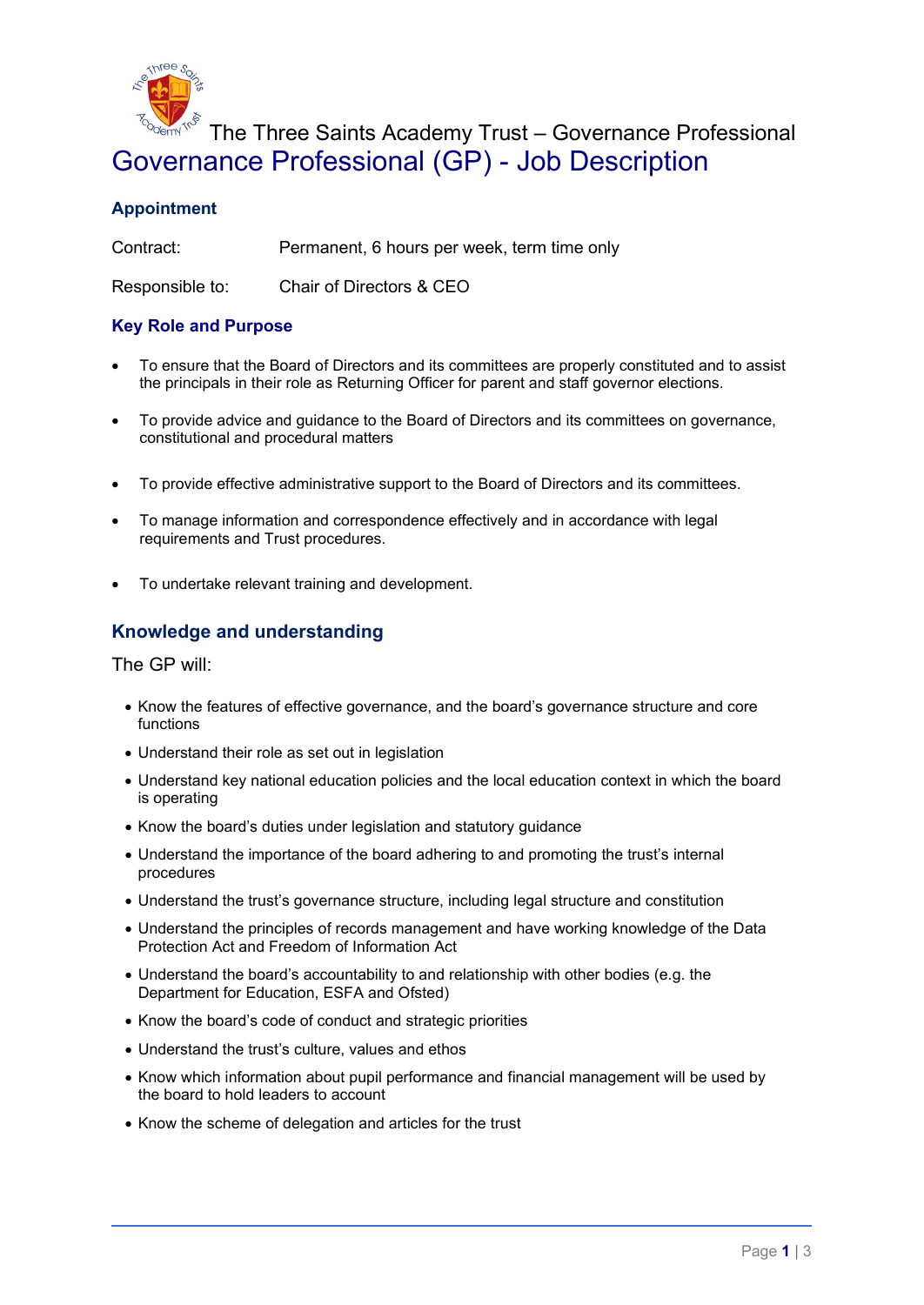

#### The Three Saints Academy Trust – Governance Professional **Administration**

## The GP will:

- Check that meetings are quorate, and if not, provide appropriate advice on how to proceed
- Establish and maintain efficient procedures for meetings, sharing documents in a timely manner
- Promote the use of project management tools (including risk registers) to support the chair
- Ensure that board papers are clear and accurate, and that minutes capture discussion points and actions
- Challenge the board if meetings are not conducted in a proper or orderly manner
- Support the chair & CEO in identifying priorities and upcoming issues when planning meetings
- Evaluate administrative procedures to ensure effectiveness, and adapting these where necessary
- Prepare thoroughly for meetings and ensure that outstanding action points are acted on
- Maintain or help maintain accurate registers (e.g. register of interests, training log, skills audit and eligibility log)
- Establish and administer procedures for filling vacancies on the board
- Keep a record of attendance
- Understand the principles of confidentiality and apply this to their own work and that of the board
- Have an eye for detail and excellent proofreading skills
- Use technology effectively to streamline the board's processes, including the use of Governor Hub
- Communicate information clearly, logically and impartially by using a range of presentation methods as appropriate
- Have a systematic approach to managing documentation and other records that meets legal requirements for records management
- Have excellent time management skills
- Remain calm and maintain a high standard of work under pressure

# **Advice and guidance**

#### The GP will:

- Provide appropriate information for the board and check the credibility of sources
- Update the board on changes to legal or statutory requirements
- Access third-party guidance on behalf of the board where necessary
- Inform the board about training and development opportunities
- Provide clear, logical and impartial advice to the board
- Clearly explain difficult concepts, including information on the board's legal duties
- Understand the principles of conflicts of interest, and is able to advise the board on managing and avoiding these